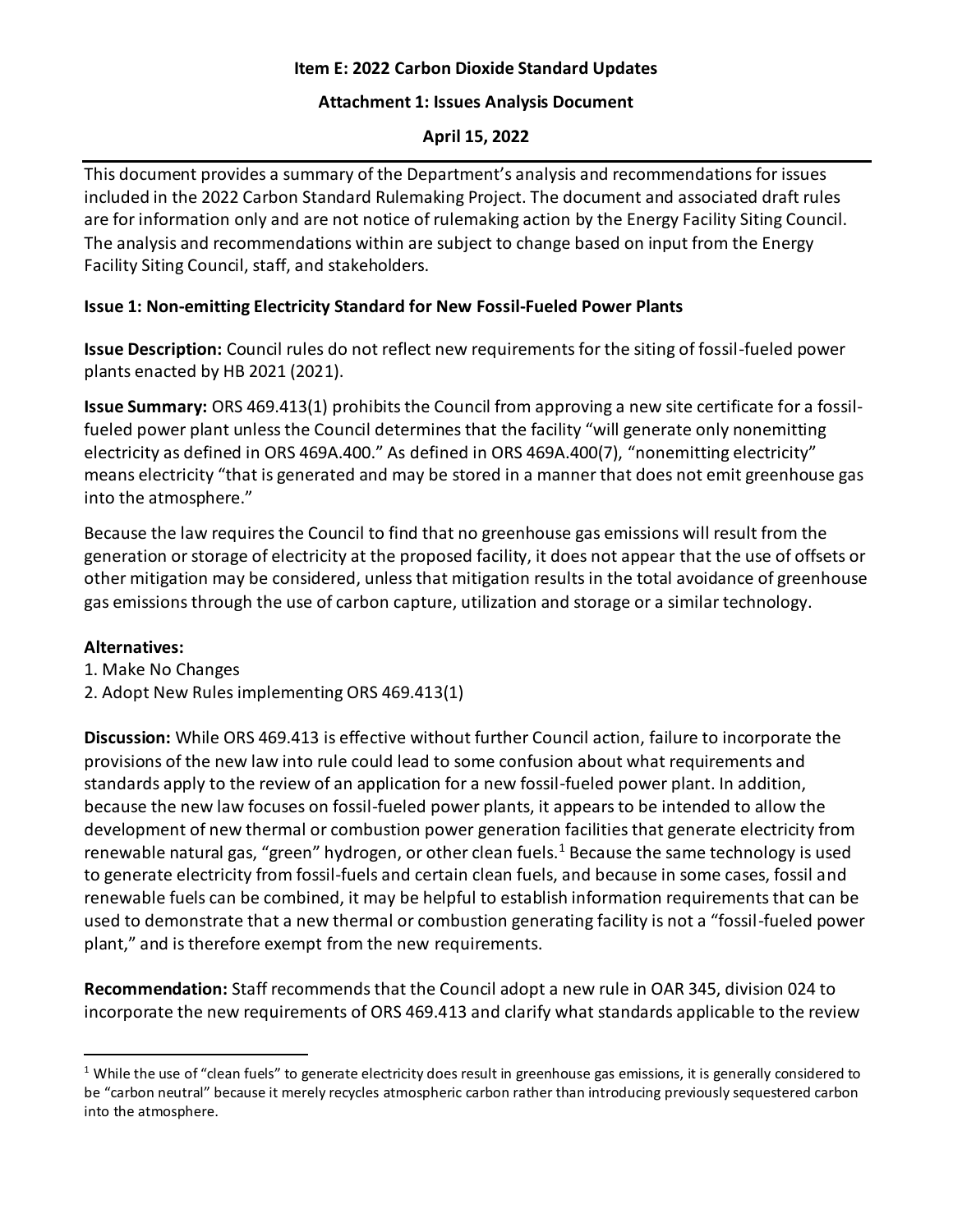of an application for a new fossil-fueled power plant. In addition, staff recommends that Council amend OAR 345-020-0011 and 345-021-0010 to clearly establish what information will be required in new applications for thermal power plants, including both fossil-fueled power plants and thermal power plants that generate electricity from renewable fuels.

### **Issue 2: No Significant Increase Standard for Existing Fossil-Fueled Power Plants**

**Issue Description:** New requirements for the amendment of site certificates for existing fossil-fueled power plants enacted by HB 2021 (2021) require Council to find that amendment would not "significantly increase" the gross carbon dioxide emissions of the facility. What is considered to be a significant increase is not defined.

**Issue Summary:** ORS 469.413(2) provides that the Council may not approve the amendment of a site certificate for a fossil-fueled power plant that was granted before the enactment of HB 2021 in a manner "that would significantly increase the gross carbon dioxide emissions that are reasonably likely to result from the operation of the energy facility."<sup>2</sup>

The term "gross carbon dioxide emissions that are reasonably likely to result from the operation of the energy facility" is used in ORS 469.503(2) to refer to the predicted carbon dioxide emissions of a proposed base-load gas plant over an assumed 30-year operating life. Specific requirements for how to estimate gross carbon dioxide emissions are provided in statute, and the Council has adopted similar methods for non-base load power plants and nongenerating facilities by rule.

Under the current scheme, the estimated gross carbon dioxide emissions are divided by the amount of electricity that is expected to be produced by the facility to determine its gross carbon dioxide emissions rate. This rate is then evaluated against the applicable carbon dioxide emissions standard to determine the amount of mitigation, typically in the form of monetary offset payments, that is required to comply with the standard.

Unfortunately, neither ORS chapter 469 or HB 2021 define what constitutes a "significant increase" in gross carbon dioxide emissions. While the use of the word "significant" as a qualifier suggests that some level of increase is allowed, both the context of the new provisions, which were set forth in a bill intended to eliminate all greenhouse gas emissions associated with electricity used in Oregon by 2040, <sup>3</sup> and legislative history describing the bill as prohibiting the "substantive expansion of existing fossil gas plants,"<sup>4</sup> suggest that a fairly conservative approach was intended. Turning to the Council's own rules, the definition of significant established in OAR chapter 345 provides some guidance on how the significance of an increase could be evaluated, but also lacks specificity:

**OAR 345-001-0010(52):** "Significant' means having an important consequence, either alone or in combination with other factors, based upon the magnitude and likelihood of the impact on the affected human population or natural resources, or on the importance of the natural

<sup>&</sup>lt;sup>2</sup> 2021 Oregon Laws, chapter 508, section 28.

<sup>&</sup>lt;sup>3</sup> 2021 Oregon Laws, chapter 508, section 2.

<sup>4</sup> HB 2021 Section-by-section summary submitted by Represented Pam March to the House Revenue Committee, May 12, 2021. Accessed from: https://olis.oregonlegislature.gov/liz/2021R1/Downloads/CommitteeMeetingDocument/242406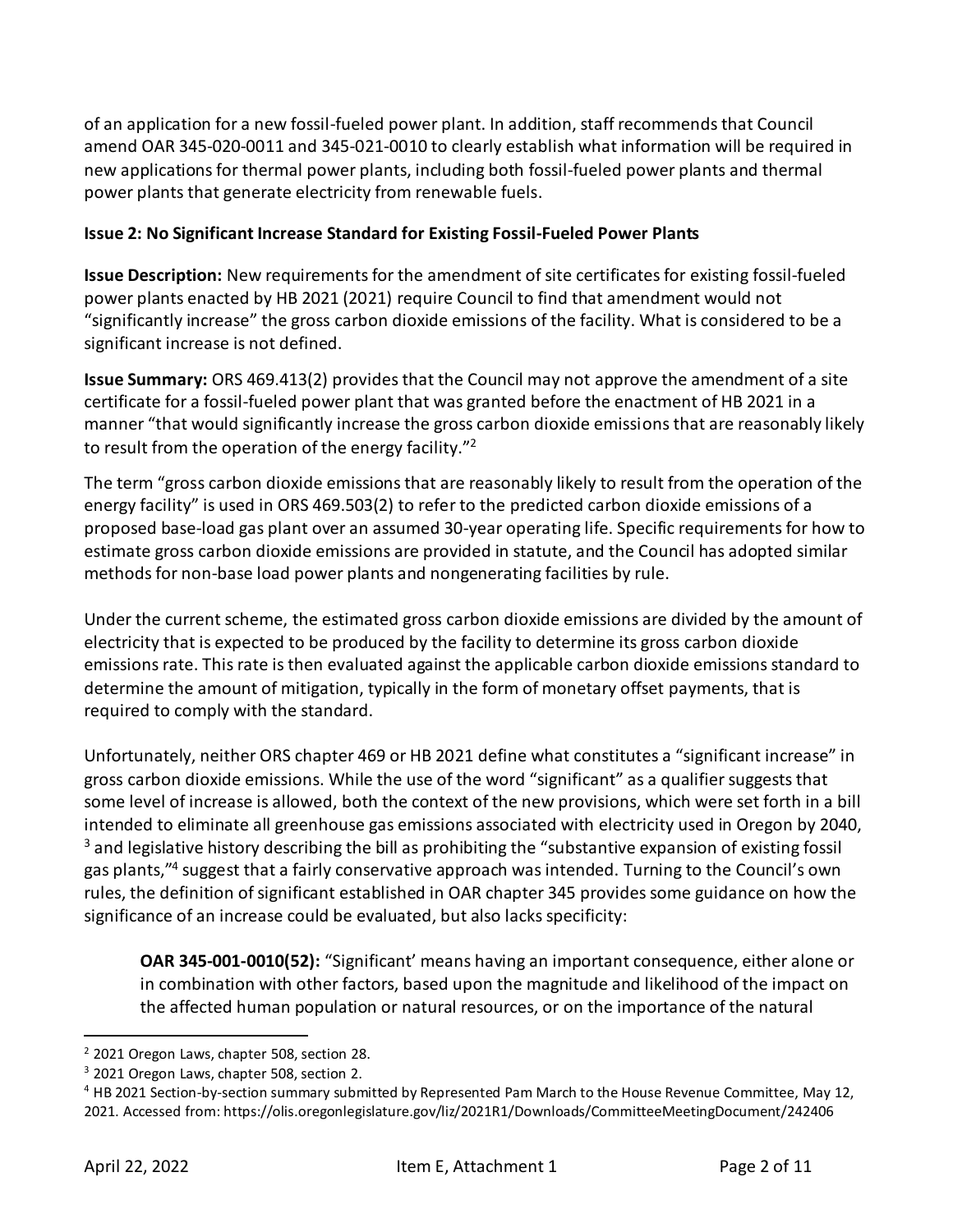resource affected, considering the context of the action or impact, its intensity and the degree to which possible impacts are caused by the proposed action. Nothing in this definition is intended to require a statistical analysis of the magnitude or likelihood of a particular impact."

After examining, the text, context, and legislative history of the provisions of ORS 469.413(2), it remains unclear whether the term "significantly increase" is intended to capture unmeasurable net changes in emissions that are incidental to operational or design changes at the facility, or if it is specifically intended to allow certificate holders with some flexibility to expand power generation activities in a manner that increases emissions, as long as that increase falls below a certain threshold for "significance." We note that there is little doubt that the consequences of carbon dioxide emissions in general are important, as climate change and ocean acidification are already having significant detrimental effect on public health, and Oregon's economic vitality, natural resources and environment.<sup>5</sup> However, due to the complex and global nature of the issue, it is difficult to attribute emissions from an individual source to an individual impact. As such, there could be some disagreement on the appropriate interpretation of the new requirement and rulemaking may be needed to clarify what is considered to be a "significant" increase in emissions.

# **Alternatives:**

- 1. Interpret "significant increase" as an increase that exceeds a set amount of carbon dioxide
- 2. Interpret "significant increase" as an increase that exceeds a set percentage of the gross carbon dioxide emissions estimated for the facility
- 3. Interpret "significant increase" as any net increase in gross carbon dioxide emissions resulting from a change in facility design or operation that requires an amendment.

### **Discussion:**

Alternative 1 would Interpret "significant increase" as an increase that exceeds a set amount of carbon dioxide. A similar approach was adopted by the US EPA under its Greenhouse Gas Tailoring Rule issued in 2010. The rule made the Prevention of Significant Deterioration (PSD) and Title V Air Quality permitting programs permitting requirements applicable to new "major sources" and "major modifications" of existing sources. Major sources were defined as those exceeding a significant emissions rate of 100,000 tons per year of carbon dioxide emissions equivalent, and a major modification as an increase of 75,000 tons per year of carbon dioxide equivalent.<sup>6</sup> The EPA rule was subsequently vacated by the US Supreme Court after the court found that the EPA did not have the authority to use greenhouse gas emissions as the basis for determining whether the applicable permits were required,<sup>7</sup> the approach and significant emissions rates it identified may still be relevant to the Council's determination of what constitutes a significant increase in emissions.

Alternative 2 would interpret "significant increase" as an increase that exceeds a set percentage of the gross carbon dioxide emissions estimated for the facility, requiring the Council to evaluate the magnitude of an increase relative to the emissions that were expected to result from the approved

<sup>&</sup>lt;sup>5</sup> See Executive Order 20-04, page 1. 6

<sup>&</sup>lt;sup>7</sup> See Utility Air Regulatory Group v. EPA, 134 S. Ct. 2427 (2014)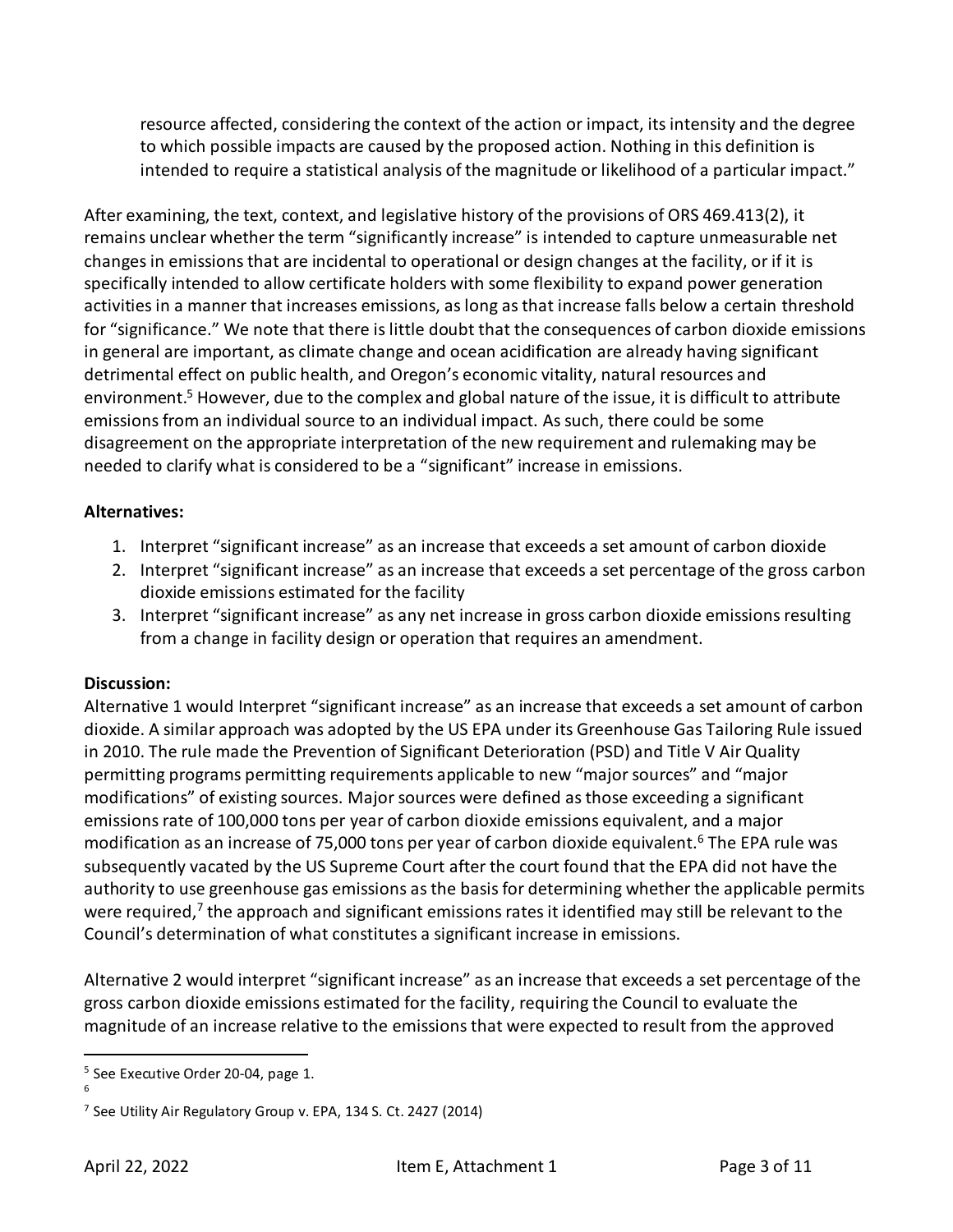facility. As described further below, a previous rule stated that a change that increased the electrical generating capacity of the facility was allowed if, among other conditions, fuel consumption did not increase by more than ten percent. Because fuel consumption, along with efficiency, is one of the primary drivers of emissions, a ten percent threshold for emissions increases may be consistent. As an example, it was estimated that the Carty Generating Station would produce nearly 41.5 million tons of carbon dioxide emissions over its 30-year operating life, or approximately 1.38 million tons per year. Ten percent of this amount would be approximately 138,163 tons of carbon dioxide emissions per year. While this number does not reflect other greenhouse gases emitted by the facility, it is in the same magnitude as the significant emissions rate proposed by the EPA rule discussed above, although a lower percentage, such as five percent may be more comparable.

Alternative 3 would interpret "significant increase" as any net increase in gross carbon dioxide emissions resulting from a change in facility design or operation that requires an amendment. Several existing site certificates already include a mechanism for addressing "incremental increases" in emissions without an amendment as long as those changes are otherwise consistent with OAR 345- 027-0353, which provides, in relevant part, that an amendment is not required for a proposed change:

(1) To an electrical generation facility that would increase the electrical generating capacity and would not increase the number of electric generators at the site, change fuel type, increase fuel consumption by more than 10 percent or enlarge the facility site $8$ 

The Council could rely on these conditions to determine that any net increase in emissions, other than an incremental increase allowed under existing site certificate conditions, is significant for the purposes of ORS 469.413(2) and any implementing rule. This would still allow a certificate holder to make some adjustments to power producing operations at the facility that increase emissions, including an increase in the number of generators, change in fuel type, or increase in fuel consumption, as long as they were accompanied by other changes that result in a corresponding reduction in emissions, such as the installation of carbon capture, utilization or storage technology at the facility. It is important to note, however, that the applicant likely could not rely on the use of offsets to meet this no net increase standard.

**Recommendation:** Staff recommends the Council adopt a new rule in OAR chapter 345, division 027 specifying that a certificate holder must demonstrate that a change in facility design or operation will not result in a net increase in gross carbon dioxide emissions to obtain an amendment, consistent with Alternative 3.

### **Issue 3: Updates to Carbon Dioxide Emissions Standards**

**Issue Description:** Council has the discretion to set the carbon dioxide emissions standard for base load gas plants to 17 percent below the emissions rate of the most efficient combined cycle combustion turbine plant that is commercially demonstrated and operating in the United States.

<sup>8</sup> EFSC 1-2020, adopt filed 01/28/2020, effective 01/28/2020. A similar provision was previously found in OAR 345-027- 0050(2)(a), as adopted in EFSC 3-1995, filed and effective November 16, 1995.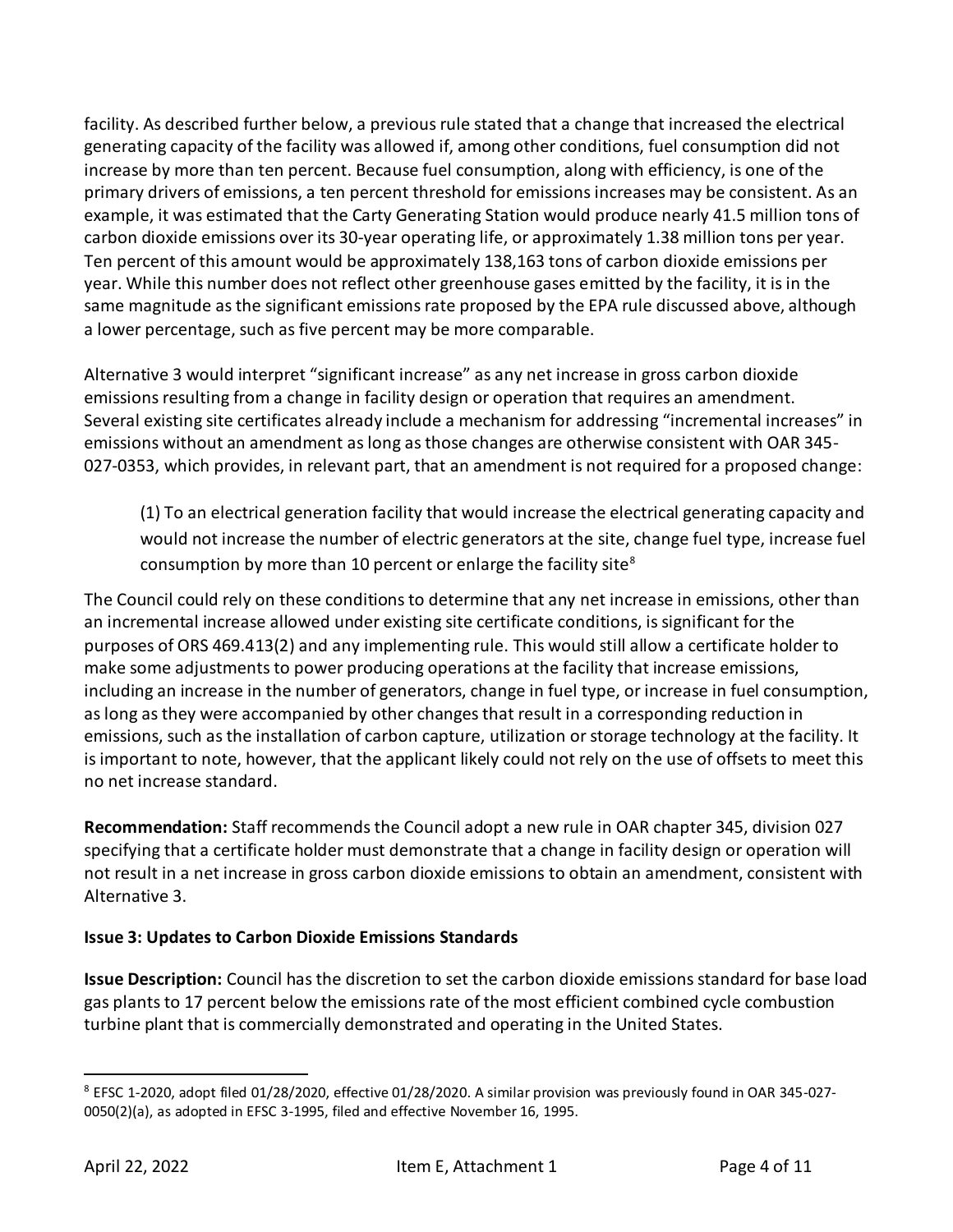**Issue Summary:** ORS 469.503(2)(a) specifies the methods that must be used to establish the carbon dioxide emissions standard for base load power plant. That paragraph requires the standard to be set at 17 percent below the rate of carbon dioxide emissions per kilowatt hour of net electric output of the most efficient stand-alone combined cycle, combustion turbine, natural gas-fired energy facility that is commercially demonstrated and operating in the United States at the time the Council adopts a new standard.

The Council's current carbon dioxide emissions standard is based on performance test data from the Grand River Energy Center Unit 3 (GREC), which includes one MHI M501J gas turbine in a 1x1 combined cycle configuration.<sup>9</sup> At its meeting on June 15, 2018, the Council found that the tested heat rate of that facility, adjusted to ISO conditions, was 6,321 btu/kWh (HHV). Based on that heat rate, and the assumed rate of 117 pounds of carbon dioxide per million btu of natural gas, the Council determined that the gross emissions rate for GREC was 0.740 pounds of carbon dioxide per kilowatt hour of net electric output from the facility (lbs CO<sub>2</sub>/kWh). Accordingly, the council reset the carbon dioxide standard for base load gas plants to 17 percent below this rate, which is the current standard of 0.614 lbs  $CO<sub>2</sub>/kWh$ .

Several new combined cycle combustion turbine plants have been commissioned since 2018, and if one or more of these facilities are found to be more efficient than the GREC facility, the Council may reset the emissions standard for base-load power plants. The Council has also established standards for non-baseload power plants and non-generating facilities that emit carbon dioxide. While it is not statutorily required, the Council has adopted rules specifying that the Council may modify these standards so that they remain equivalent to the standard for the net carbon dioxide emissions rate of a base load gas plant.<sup>10</sup>

### **Alternatives:**

1. Make no changes

2. Reset standards to 17 percent below the emission rate of the most efficient plant currently in Operation.

**Discussion:** The passage of HB 2021 created some uncertainty about the need to maintain the existing emissions standards and rules related to carbon dioxide emissions. The provisions of ORS 469.413 clearly prevail over the existing standards and rules related to fossil fueled power plants, but do not replace them and the existing carbon dioxide emissions standards may continue to be applicable in some limited circumstances. For example, a small number of previously approved site certificates contain conditions allowing for incremental increases in emissions without a site certificate amendment as long as the certificate holder complies with the carbon dioxide standard and offset requirements in place at the time the incremental increase occurs.<sup>11</sup> In the event these conditions

<sup>&</sup>lt;sup>9</sup> Combined Cycle configurations are typically denoted by the number of combustion turbine generators and the number of steam turbine generators. For example, in a 1x1 configuration, the exhaust heat from a single combustion turbine generator powers a single steam turbine generator.

<sup>10</sup> OAR 345-024-0610 and 345-024-0630

<sup>&</sup>lt;sup>11</sup> See Site Certificate for Carty Generation Station, Condition 12.16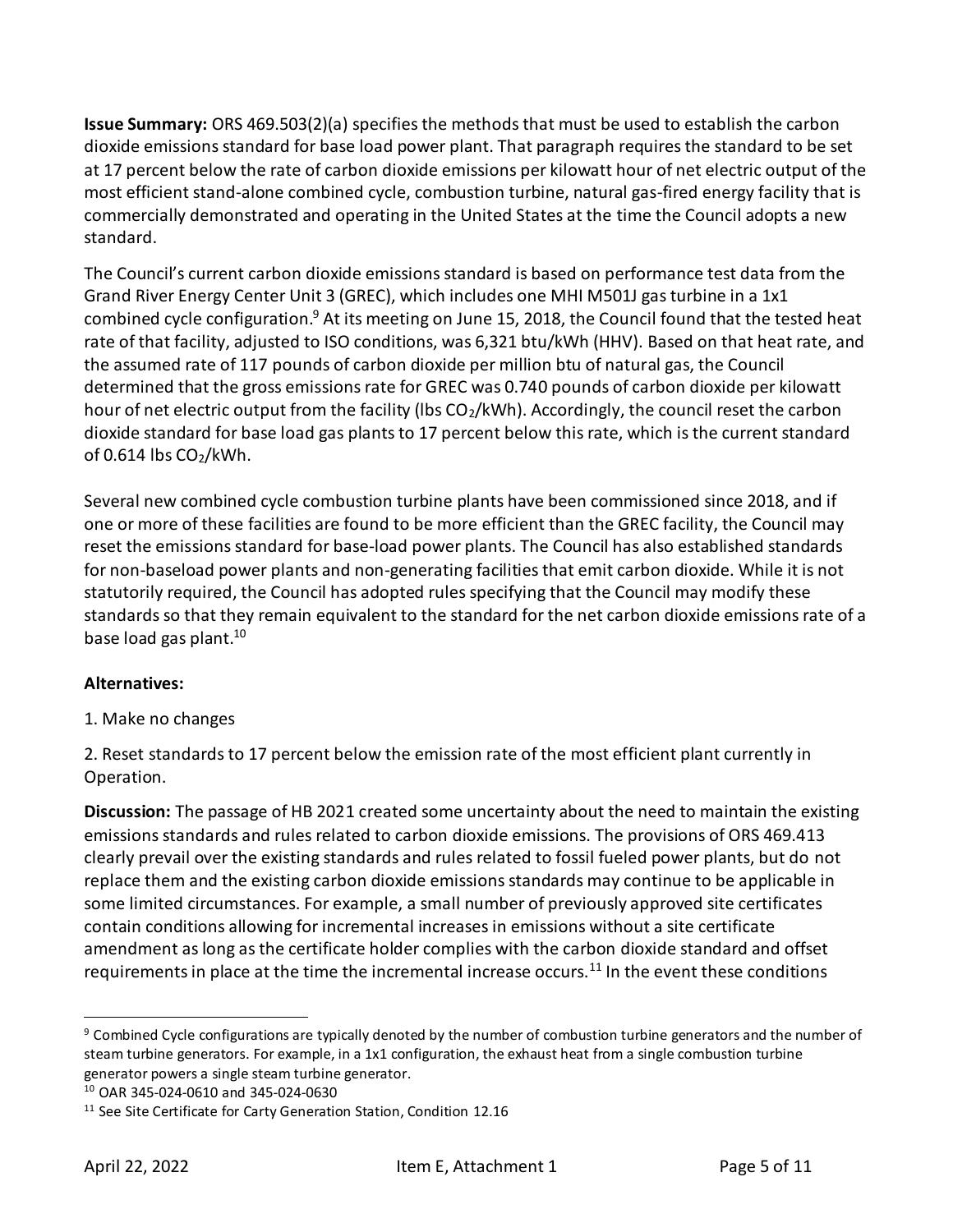were activated, having an emissions standard and monetary offset rate may help further incentivize the use of efficient or non-emitting technology. In addition, the new law only applies to fossil-fueled power plants, and the standards in rule would be applicable to any future applications for a carbon dioxide emitting non-generating facility.<sup>12</sup> While it is unclear if these circumstances will arise in the future, staff believes they justify at least one additional update of the emissions standards.

Based on the assumption that an update is justified, staff conducted an internet search for readily available information about the most efficient stand-alone combined cycle, combustion turbine, natural gas-fired energy facilities currently in operation.

In January 2018, the Nishi-Nagoya Thermal Power Station in Tobishima, Aichi, Japan, which uses six GE 7HA.01 gas turbines in a 3x1 configuration, currently holds the record as the world's most efficient combined cycle power plant.<sup>13</sup> The record was previously held by EDF's Bouchain Combined Cycle Power Plant, located in Bouchain, France which uses a single GE 9HA.01 turbine in a 1x1 configuration.<sup>14</sup> Presumably due to their availability and high-efficiency, GE 7HA.02 turbines were also used as reference plants in the development of Portland General Electric's 2019 Integrated Resource Plan and the 2021 Northwest Power Plan.<sup>15</sup>

There is currently one fully commissioned facility using 7HA turbines in the United States. The Tennessee Valley Authority's Allen Combined-Cycle Power Plant in Shelby County, Tennessee began commercial operation in April 2018.<sup>16</sup> The plant uses two GE 7HA.02 turbines in a 2x1 configuration. According to the manufacturer's specifications, a facility using this configuration can attain a net heat rate of 5,944 btu/kWh (HHV) at ISO conditions.<sup>17</sup>

A second facility using H-Class turbines has been constructed and is expected to begin commercial operation in June of this year. The Dania Beach Clean Energy Center, located in Broward County, Florida, is owned and operated by Florida Power & Light, a subsidiary of NextEra Energy. The facility uses two General Electric 7HA.03 turbines in a 2x1 configuration.<sup>18</sup> According to the manufacturer specifications, a facility using this configuration can attain a net heat rate of 5,907 btu/kWh (HHV) at

<sup>17</sup> General Electric Company. 7HA Gas Turbine Fact Sheet. September 2021. Accessed at:

<sup>18</sup> Power Technology. Dania Beach Energy Center Datasheet. Accessed at[: https://www.power](https://www.power-technology.com/marketdata/dania-beach-energy-center-us/)[technology.com/marketdata/dania-beach-energy-center-us/](https://www.power-technology.com/marketdata/dania-beach-energy-center-us/)

 $12$  Carbon Dioxide Emitting Non-Generating Facilities include combustion-driven compressor stations (underground natural gas storage facilities).

<sup>13</sup> https://www.guinnessworldrecords.com/world-records/431420-most-efficient-combined-cycle-power-plant

<sup>14</sup> https://www.guinnessworldrecords.com/news/commercial/2016/7/general-electric-and-edf-build-world%E2%80%99smost-efficient-combined-cycle-power-plant-434523

<sup>&</sup>lt;sup>15</sup> See Northwest Power and Conservation Council Memorandum on Natural Gas Reference Plants for draft 2021 Power Plan. February 4, 2020. Accessed fro[m https://www.nwcouncil.org/sites/default/files/2020\\_02\\_p3.pdf,](https://www.nwcouncil.org/sites/default/files/2020_02_p3.pdf) 4/6/22.

<sup>16</sup> Power Technology. Allen Combined-Cycle Power Plant Datasheet. Accessed at[: https://www.power](https://www.power-technology.com/projects/allen-combined-cycle-power-plant-tennessee/)[technology.com/projects/allen-combined-cycle-power-plant-tennessee/](https://www.power-technology.com/projects/allen-combined-cycle-power-plant-tennessee/)

[https://www.ge.com/content/dam/gepower-new/global/en\\_US/downloads/gas-new-site/products/gas-turbines/7ha-fact](https://www.ge.com/content/dam/gepower-new/global/en_US/downloads/gas-new-site/products/gas-turbines/7ha-fact-sheet-product-specifications.pdf)[sheet-product-specifications.pdf.](https://www.ge.com/content/dam/gepower-new/global/en_US/downloads/gas-new-site/products/gas-turbines/7ha-fact-sheet-product-specifications.pdf) Consistent with the requirements of ORS 469.503(2)(a), the Department converted the Lower Heating Value (LHV) rates reported by the manufacturer to Higher Heating Value (HHV) rates using a ratio of 1.108:1. The ratio is based on standard fuel specifications for natural gas. HHV includes the energy used to vaporize water contained in the fuel or created during the combustion process, where this energy is excluded from the LHV heat rate value.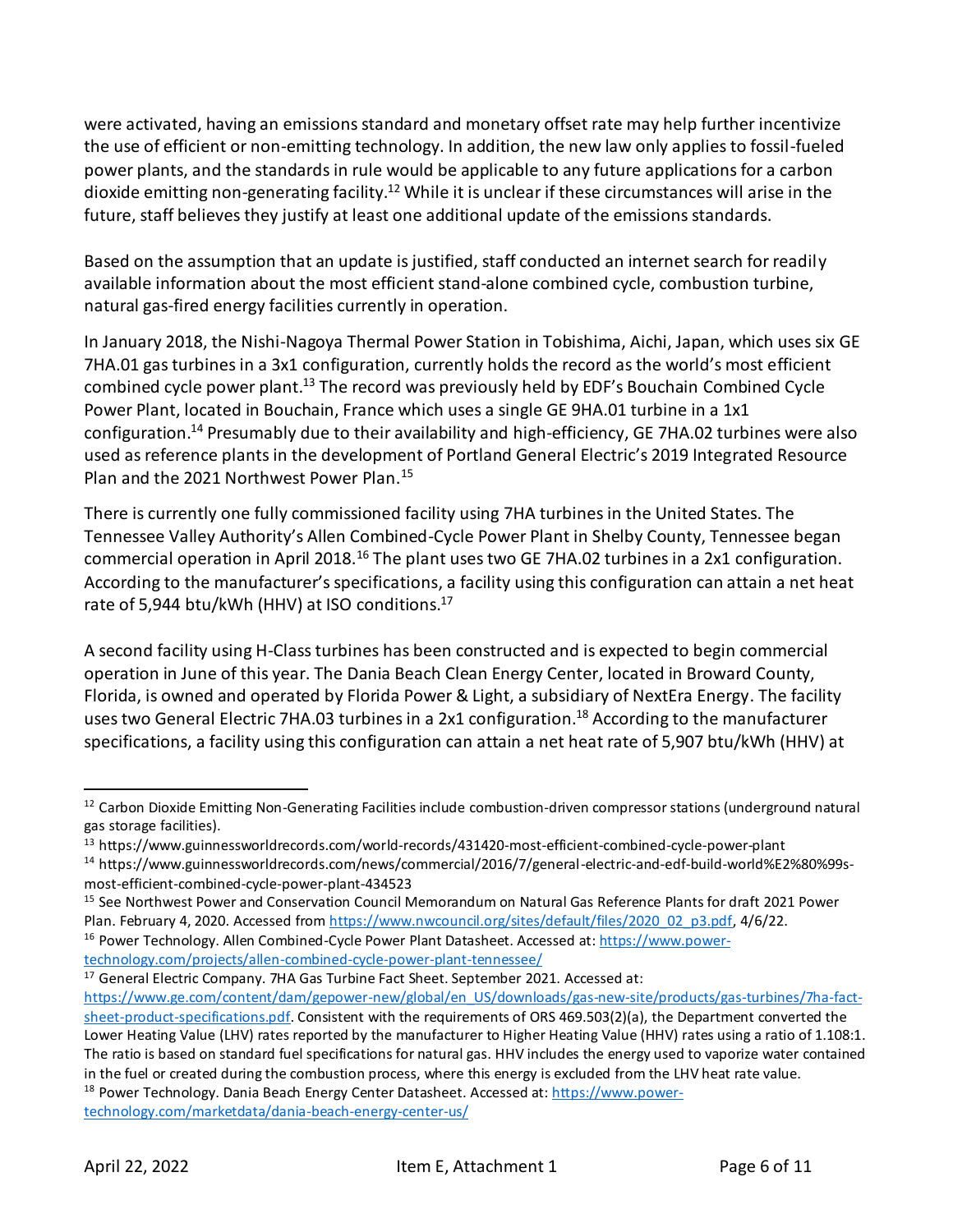ISO conditions.<sup>19</sup> As such, when it begins commercial operation, the Dania Beach Clean Energy Center is expected to be slightly more efficient than the Allen Plant.

We note that previous updates to the carbon dioxide standard were based on facility specific field test data adjusted to ISO conditions rather than the manufacturer's specifications. Facility specific data better represents the specific fuel source and operating conditions of the facility and are more comparable to the "new and clean basis" emissions measurements that would be conducted for a new facility sited in Oregon. One disadvantage of using the field-test data to determine the heat rate of the reference plant is that test data is not generally published or readily available, although the Department has successfully obtained data directly from plant operators in the past.

We note that while the statute is fairly specific in the methods required to determine the gross emissions that are reasonably likely to result from the operation of a proposed facility in Oregon, the Council appears to have some discretion in how it determines the rate of carbon dioxide emissions of a reference facility for the purposes of resetting the standard itself. We also note that the difference between the manufacturer's specifications and the facility specific field test data are typically relatively small. For example, the manufacturer specifications for the Mitsubishi M501J turbine used at the GREC facility show a heat rate of 6,098 btu/kWh (HHV) where the facility test data showed a heat rate of 6,321 btu/kWh (HHV), or approximately 3.7 percent higher than the manufacturers specifications.

Because ORS 469.503(2)(a) does not appear to require the use of facility specific test data, and because the heat rate in the manufacturer's specifications is expected to be generally comparable to the heat rate of an actual commercially operating facility, as measured on a new and clean basis and adjusted to ISO conditions, Staff recommends that the manufacturer's data is sufficient. However, if the Council prefers to rely on facility specific data, as it did in the 2018 standard update, the Department will attempt to obtain facility specific data from both reference facilities discussed above.

**Recommendation:** Because it is expected to be the most efficient stand-alone combined cycle, combustion turbine, natural gas-fired energy facility that is commercially demonstrated and operating in the United States at the time the Council adopts a new standard, the Department recommends that the Council use the Dania Beach Clean Energy Center as the reference facility for resetting the carbon dioxide emission standard for base load power plants. As described above, test performance data published by the turbine manufacturer shows that a facility using GE 7HA.03 gas Turbines in a 2x1 configuration can achieve a net heat rate of 5,907 btu/kWh (HHV) at ISO conditions. Based on that heat rate, and the assumed rate of 117 pounds of carbon dioxide per million btu of natural gas established in ORS 469.503(2)(e)(J), the Department estimates that the gross emissions rate for the Dania Beach Clean Energy Center will be  $0.691$  lbs  $CO<sub>2</sub>/kWh$ . Accordingly, the Department recommends the council reset the carbon dioxide standard for base load gas plants under OAR 345- 024-0550 to 17 percent below this rate, or 0.574 lbs  $CO_2/kWh$ .

Based on the recommended change to OAR 345-024-0550 above, staff recommends the Council amend OAR 345-024-0590 to lower the carbon dioxide emissions standard for non-base load power

<sup>&</sup>lt;sup>19</sup> General Electric Company. 7HA Gas Turbine Fact Sheet. September 2021.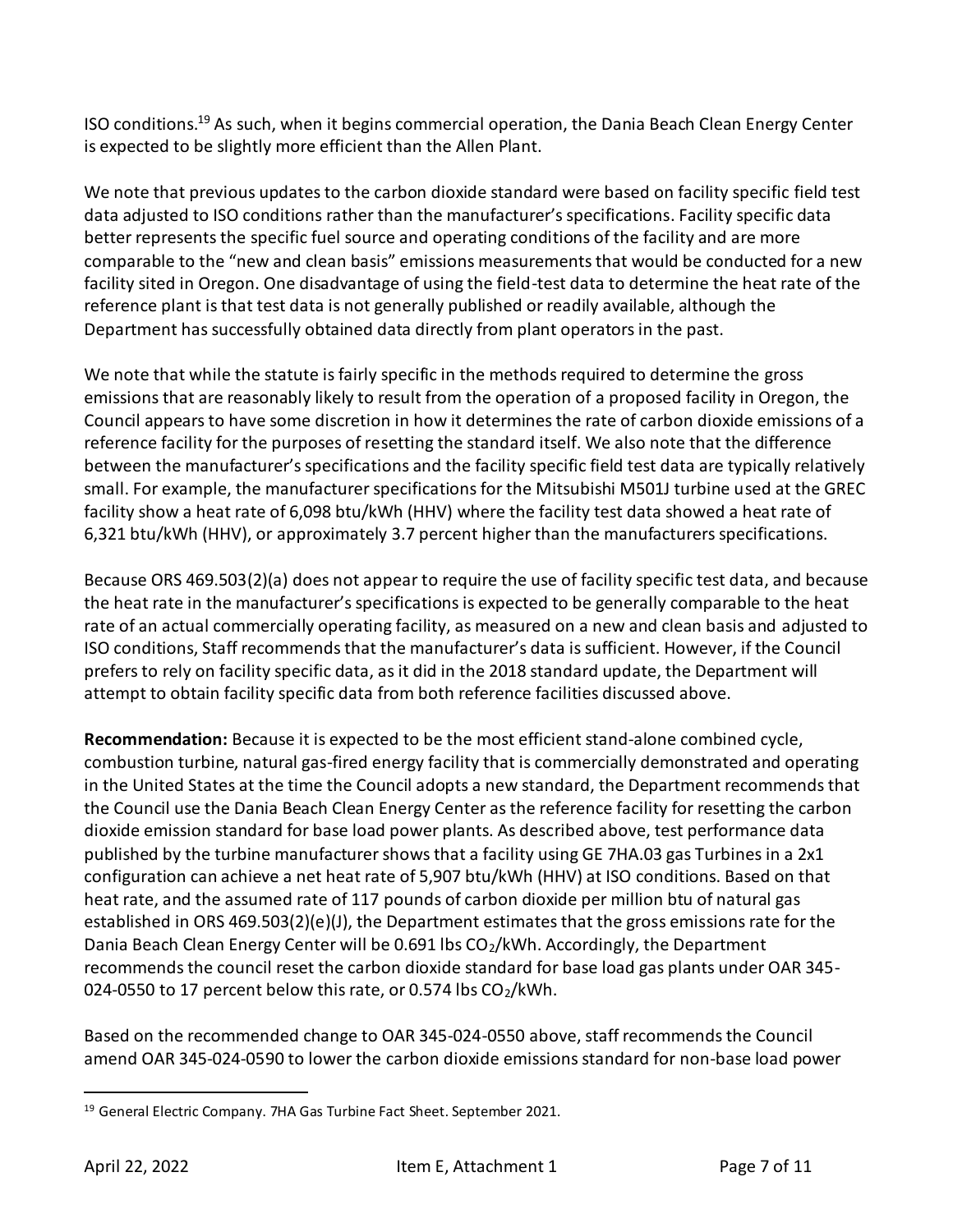plants in to 0.574 lbs  $CO_2/kWh$ . Staff notes that the Council is required to include findings on the 13 principles described in ORS 469.503(2)(b) and OAR 345-024-0510 in the record of any proceeding adopting or amending a carbon dioxide emissions standard for a fossil-fueled power plant other than a base-load gas plant. We recommend that Council seek comment on thisrecommendation's compliance with the 13 principles as part of the Notice of Proposed Rulemaking and still will present recommended findings on each of the principles prior to the Council's consideration of permanent rules.

Based on the recommended change to OAR 345-024-0550 above, staff recommends the Council amend the carbon dioxide emissions standard for non-generating facilities that emit carbon dioxide emissions in OAR 345-024-0620 to remains equivalent to 0.574 lbs CO<sub>2</sub>/kWh. The standard for nongenerating facilities is expressed in terms of pounds of carbon dioxide per horse-power hour (lbs  $CO<sub>2</sub>/hp-h$ ) because the most common application of the standard has been for compressors at underground natural gas storage facilities. As such, staff recommends the Council amend OAR 345- 024-0620 to lower the carbon dioxide emissions standard for nongenerating facilities to 0.428 lbs  $CO<sub>2</sub>/hp-h.<sup>20</sup>$ 

# **Issue 4: Maintenance of Carbon Monetary Offset Rate**

**Issue Description:** The monetary offset rate established in OAR 345-024-0580 is lower than the average price of carbon offsets.

**Issue Summary:** To issue a site certificate to a fossil-fueled power plant, or certain carbon dioxide emitting nongenerating facilities, the Council must determine that the preponderance of evidence on the record supports a conclusion that the proposed energy facility complies with any applicable carbon dioxide emissions standard.<sup>1</sup> To meet the standard, most proposed facilities must reduce a portion of the gross carbon dioxide emissions the facility is projected to produce over an assumed 30-year life span by avoiding, displacing, or sequestering a sufficient amount of carbon dioxide or certain other greenhouse gasses.<sup>2</sup>

Most applicants have elected to use the "monetary pathway" to comply with the standard. The monetary pathway uses an assumed monetary offset rate to determine the amount of funds that is sufficient to produce the equivalent of a one-ton reduction in carbon dioxide emissions.<sup>21</sup> When the legislature enacted the standard in 1997, it set the rate at 57 cents per short ton of carbon dioxide. The legislature authorized the Council to change the rate but limited the allowed increase or decrease to no more than fifty percent in any two-year period. The Council has increased the rate four times, most recently on June 29, 2020, when the Council set the current rate of \$2.85 per ton of carbon dioxide.

<sup>&</sup>lt;sup>20</sup> The energy content of 1 horsepower is equivalent to approximately 0.746 kilowatt hours.

 $21$  In discussion of reductions in emissions throughout this document, "carbon dioxide emissions" should be understood to also include reductions in methane and nitrous oxide converted to carbon dioxide equivalent using the equivalency values associated with the applicable standard. Currently, all standards consider one ton of methane to be equivalent to 25 tons of carbon dioxide and one ton of nitrous oxide to be equivalent to 298 tons of carbon dioxide. See OAR 345-024-0550(2); 345- 024-0590(2); and 345-024-0620(2).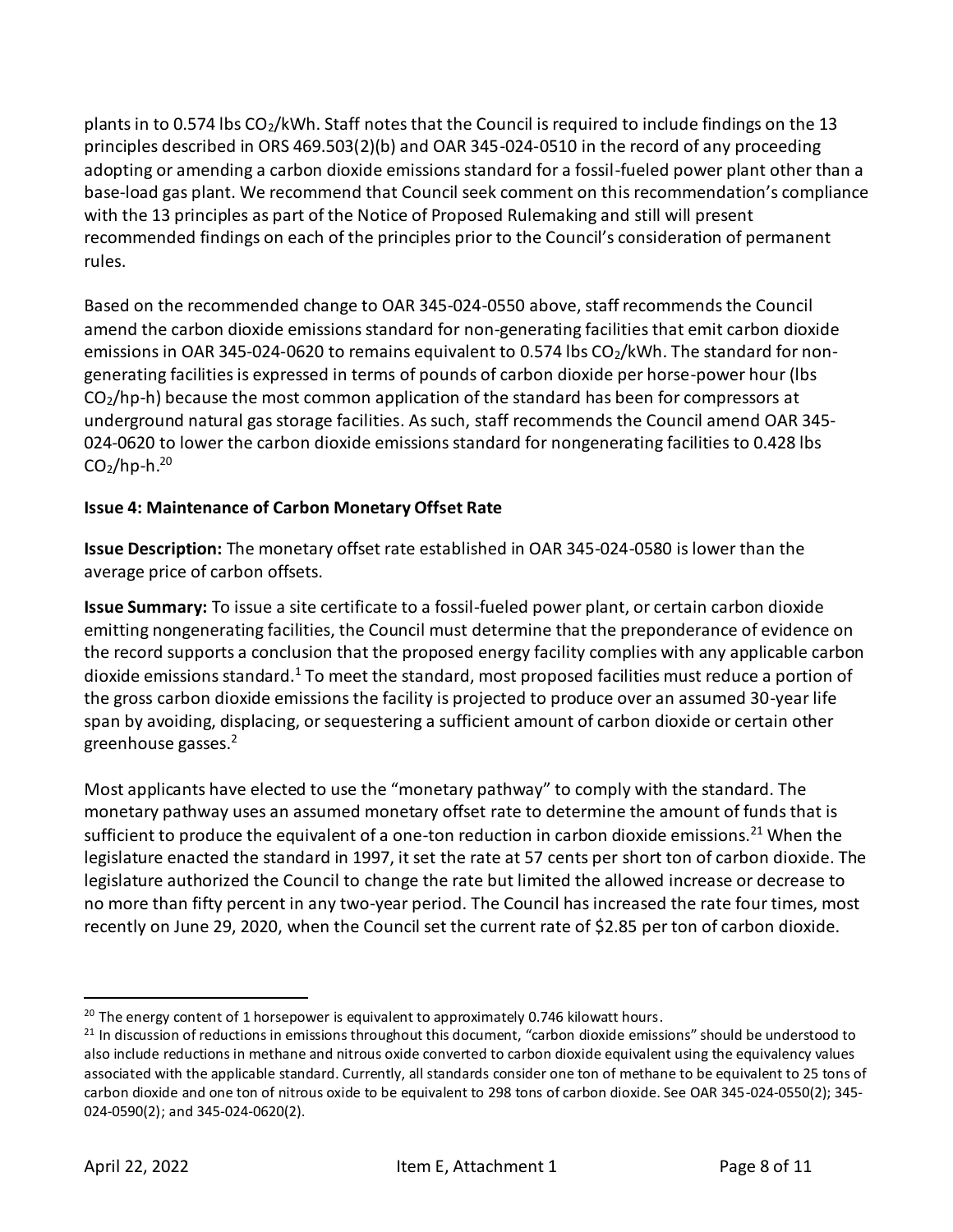As of July 1, 2022, two years will have passed since the last change in the rate, so the Council may increase or decrease the monetary offset rate by up to fifty percent. Any change in the rate must be based on empirical evidence of the cost of offsets and the council's finding that the standard will be economically achievable with the modified rate for natural gas-fired power plants.<sup>22</sup>

### Empirical Evidence of the Costs of Offsets

Based on the latest State of the Voluntary Carbon Markets report from Ecosystem Marketplace, the average price off offsets in the global voluntary market was \$3.45 per ton of CO2e in 2021; however, the prices incurred by The Climate Trust (TCT) are typically higher than global average price in part because The Climate Trust focuses its offset purchases on latter vintage offsets with a strong preference for Oregon and regional projects. Average prices for offsets derived from projects in North America, which may be more representative of the costs incurred by TCT, rose from \$3.87 in 2019 to \$6.96 in 2020 before falling to \$5.65 in 2021.<sup>23</sup> The North American averages are generally consistent with the historic data from TCT shown in the chart below, which show the average cost of offsets for compliance as of the first half of 2020 was approximately \$5.79 per ton of CO2e.



 $22$  ORS 469.503(2)(c)(C)

<sup>&</sup>lt;sup>23</sup> Ecosystem Marketplace (2021) State of the Voluntary Carbon Markets 2021, Installment 1. Data represent average reported prices through August 2021. All prices converted from price per metric ton to price per short ton using a factor of 1.10231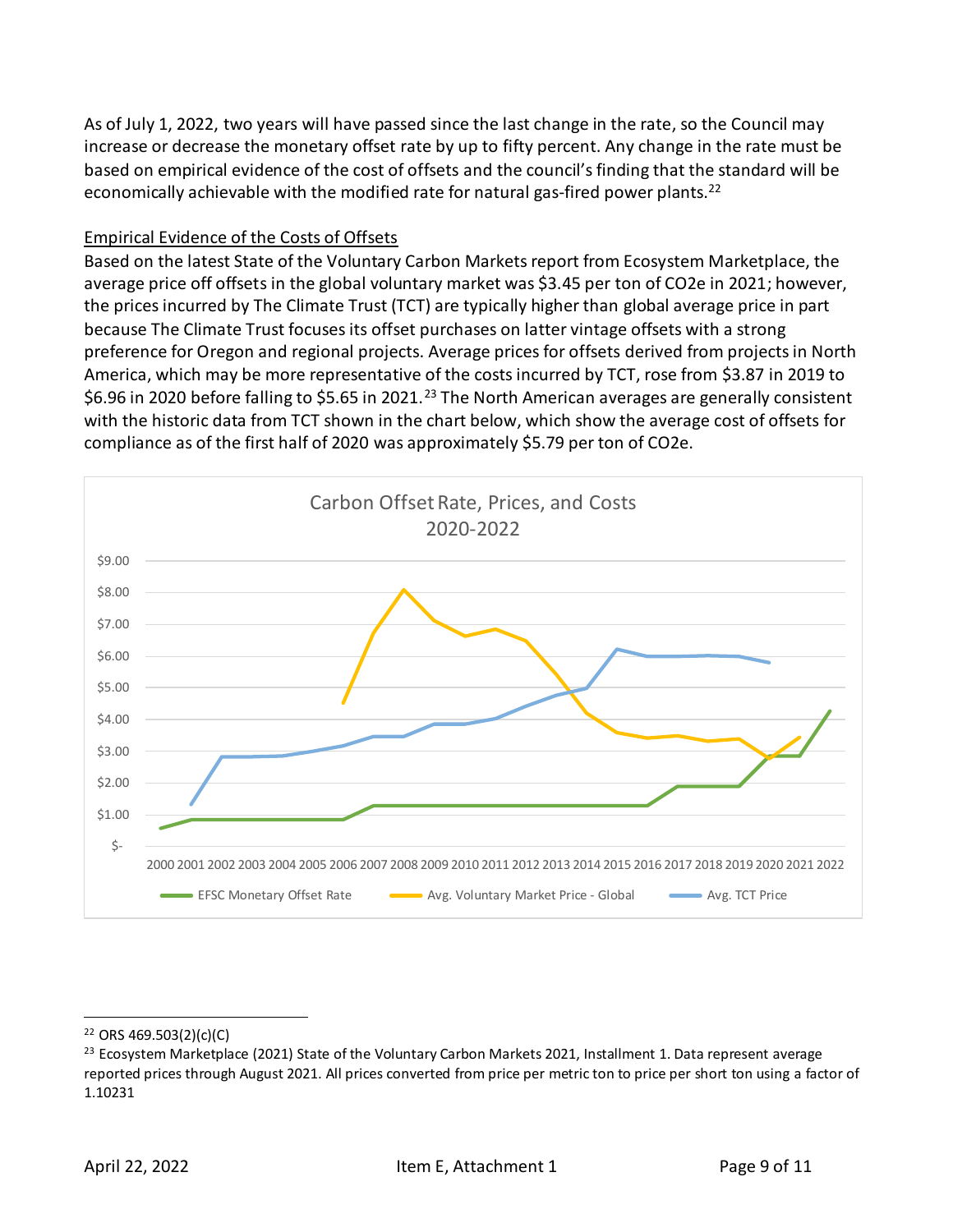Staff will provide updated data on costs incurred by TCT since 2020 before the Council's consideration of permanent rules, however, even without these data staff recommends that there is sufficient empirical evidence to support the recommended increase.

# Economic Achievability

In addition to finding that a proposed change in the monetary offset rate is supported by empirical evidence, the Council to find that the rate is attainable and economically achievable with the modified monetary carbon standard. Based on cost and performance estimates provided in the 2022 Annual Energy Outlook we estimate that the combined effect of the proposed increase in the monetary offset rate from \$2.85 to \$4.79 and of resetting the carbon dioxide emissions standard from 0.614 lbs C02 per kWh to 0.574 lbs CO2/kWh would increase the cost of constructing a new natural gas fired power plant by approximately 3.9 percent, or approximately \$0.40 for each megawatt hour the fossil fueled power plant is expected to produce over its assumed 30-year life. Full calculations are provided in Appendix 1. The average retail price of electricity in the United States in January 2022 was approximately \$137.20 per megawatt hour.<sup>24</sup> We note that due to the enactment of HB 2021, these costs are unlikely to be realized. While we are unable to quantify the impacts on nongenerating facilities that emit carbon dioxide, we assume that these impacts will be of similar magnitude. Due to the low level of expected potential increased costs, and the low likelihood that they will be realized, we recommend that the proposed offset rate, with the modified standard recommended under Issue 3, is attainable and economically achievable for various types of power plants.

### **Housekeeping Changes**

In addition to the changes described above, staff recommends that the Council make non-substantive organizational and clerical changes to the rules to reflect the limited future applicability of the carbon dioxide standards and expectation that the Council will receive few or no applications for fossil-fueled power plants in the foreseeable future. Housekeeping changes include, but are not limited to:

- Amending OAR 345-024-0500 to specify applicability of CO2 standards
- Delete provisions of rule that unnecessarily restate statute
- Amend OAR 345-001-0010 to adopt definitions in ORS 469.300 and 469.503(2) by reference
- Adopt new rule for other carbon specific definitions

<sup>&</sup>lt;sup>24</sup> US Energy Information Agency. Electricity Monthly Update with Data for January 2022. March 24, 2022. Accessed from: <https://www.eia.gov/electricity/monthly/update/>